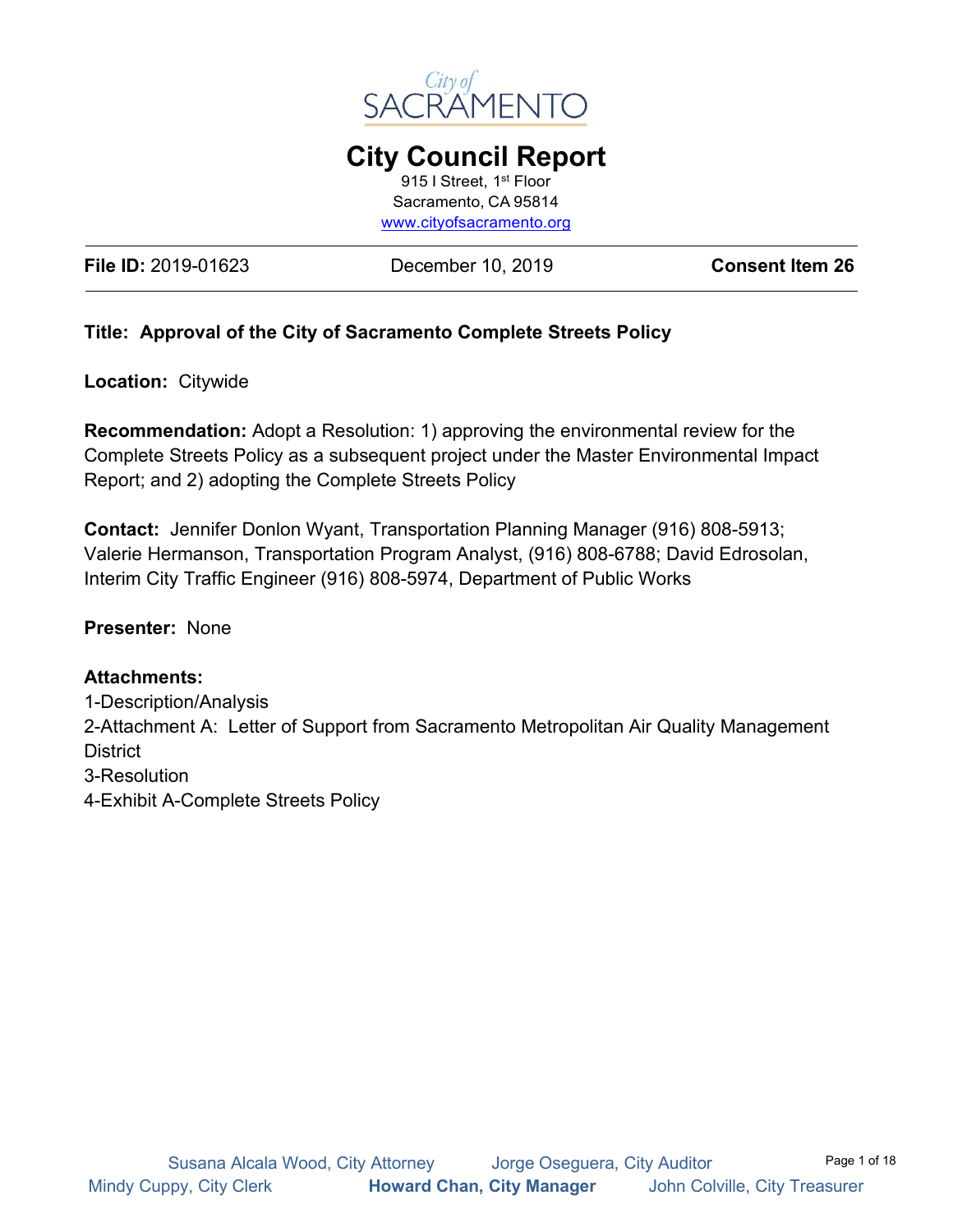### **Description/Analysis**

**Issue Detail:** "Complete Streets" is a term that that refers to roadways planned, designed, and operated to enable safer, attractive, and comfortable access and travel for all roadway users, including pedestrians, bicyclists, persons with disabilities, seniors, children, motorists, goods movement, public transportation, and emergency responders. In the past, many streets were designed with primarily automobile movement in mind.

Many of the City of Sacramento's adopted plans and policies support and promote Complete Streets, including the General Plan, Vision Zero Action Plan, Bicycle Master Plan, Pedestrian Master Plan, Central City Specific Plan, and many other plans, guidelines, and projects. The City, however, does not have a formal consolidated Complete Streets Policy with criteria and implementation. A Complete Streets Policy will enable the City to better coordinate multimodal transportation planning, design, and operation activities under a single comprehensive "Complete Streets" framework. The intent of the Complete Streets Policy is to help direct implementation of the City's goals of encouraging active transportation, eliminating traffic fatalities and serious injuries, reducing vehicle miles traveled and single occupancy trips, and reducing greenhouse gas emissions. It can also better align and complement existing efforts and initiatives such as the Mayors' Commission on Climate Change.

Complete Streets are not a new concept, and there are a variety of resources, organizations, and exemplary policies to guide the development of a policy for the City of Sacramento. Staff developed the draft Policy based on Smart Growth America | National Complete Streets Coalition's *Best Complete Streets Policies of 2018,* which identified specific components needed for a strong Complete Streets Policy. The report also provided a scoring methodology to rank each policy and identified specific elements needed to create an exemplary policy.

Based on best practice review and input from the Active Transportation Commission, the Disabilities Advisory Commission, and interviews with stakeholder organizations, City staff developed the attached Resolution and Policy.

The Policy recognizes equity as a consideration and includes implementation measures such as update its work zone detour policy to accommodate walking, bicycling, and transit, as well as integrating performance measures related to existing Vision Zero efforts.

**Policy Considerations:** The recommended Policy is consistent with Sacramento 2035 General Plan policies, including:

Goal M 1.1 Comprehensive Transportation System. Provide a multimodal transportation system that supports the social, economic and environmental vision, goals, and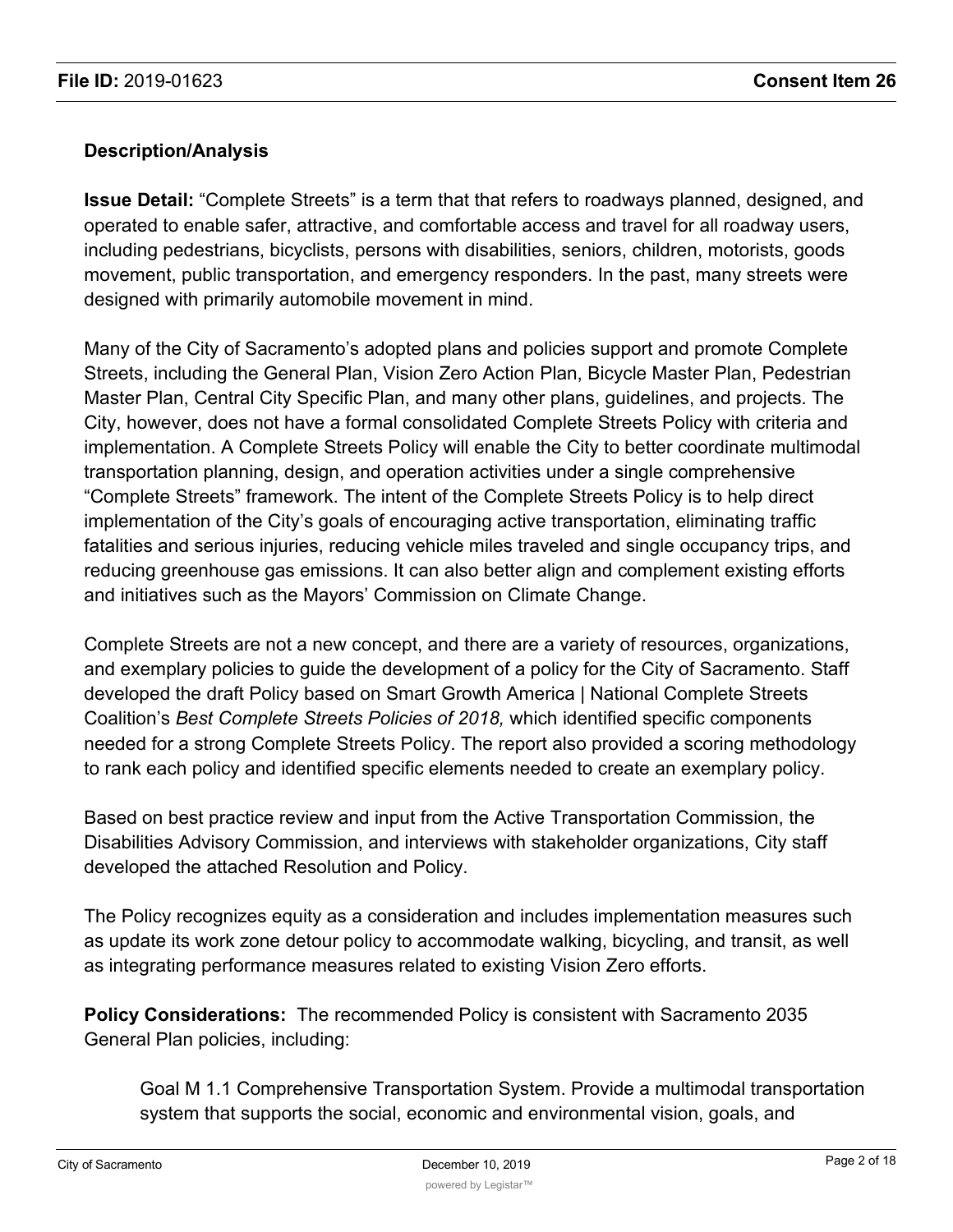objectives of the City, and is effectively planned, funded, managed, operated, and maintained.

Policy M 1.1.1 Right-of-Ways. The City shall preserve and manage rights-of-way consistent with: the circulation diagram, the City Street Design Standards, the goal to provide Complete Streets as described in Goal M 4.2, and the modal priorities for each street segment and intersection established in Policy M 4.4.1: Roadway Network Development, Street Typology System.

Policy M 1.2.1 Multimodal Choices. The City shall develop an integrated, multimodal transportation system that improves the attractiveness of walking, bicycling, and riding transit over time to increase travel choices and aid in achieving a more balanced transportation system and reducing air pollution and greenhouse gas emissions. Goal M 1.3 Barrier Removal. Improve accessibility and system connectivity by removing physical and operational barriers to safe travel.

Policy M 1.3.1 Grid Network. To promote efficient travel for all modes, the City shall require all new residential, commercial, or mixed-use development that proposes or is required to construct or extend streets to develop a transportation network that is wellconnected, both internally and to off-site networks preferably with a grid or modified grid form. The City shall require private developments to provide internal complete streets (see Goal M.4.2) that connect to the existing roadway system.

Policy M 1.3.5 Connections to Transit Stations. The City shall provide and improve connections to transit stations by identifying, roadways, bikeways and pedestrian improvements within walking distance (1/2 mile) of existing and planned transit stations. Such improvements shall emphasize the development of complete streets. Goal M 4.2 The City shall plan, design, operate and maintain all streets and roadways to accommodate and promote safe and convenient travel for all users – pedestrians, bicyclists, transit riders, and persons of all abilities, as well as freight and motor vehicle drivers.

Policy M 4.2.1 Accommodate All Users. The City shall ensure that all new roadway projects and any reconstruction projects designate sufficient travel space for all users including bicyclists, pedestrians, transit riders, and motorists except where pedestrians and bicyclists are prohibited by law from using a given facility.

Policy M 4.2.5 Multi-Modal Corridors. Consistent with the Roadway Network and Street Typologies established in this General Plan, the City shall designate multimodal corridors in the Central City, within and between urban centers, along major transit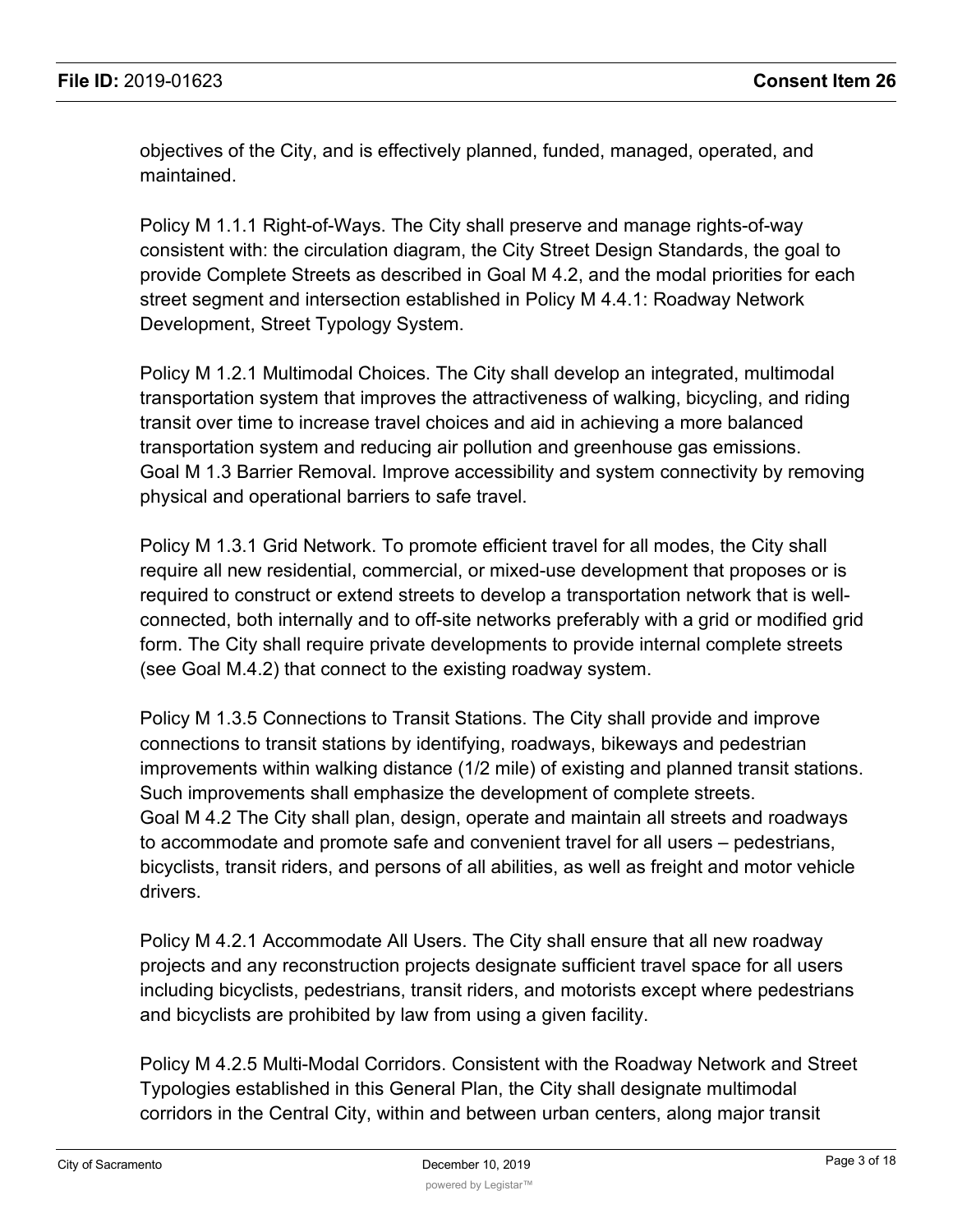lines, and/or along commercial corridors appropriate for comprehensive multimodal corridor planning and targeted investment in transit, bikeway, and pedestrian path improvements if discretionary funds become available.

Policy M 4.2.6 Identify and Fill Gaps in Complete Streets. The City shall identify streets that can be made "complete" either through a reduction in the number or width of travel lanes or through two-way conversions, with consideration for emergency vehicle operations. The City shall consider including new bikeways, sidewalks, on-street parking, and exclusive transit lanes on these streets by re- arranging and/or reallocating how the available space within the public right of way issued. All new street configurations shall provide for adequate emergency vehicle operation.

#### **Economic Impacts:** None.

#### **Environmental Considerations:**

**California Environmental Quality Act (CEQA):** Staff has reviewed the Complete Streets Policy for consistency with the 2035 General Plan and has determined that the proposed Policy will be consistent with the overall objectives, goals and policies of the general plan. The project will provide direction for roadways to be planned, designed, and operated to enable safer, attractive, and comfortable access and travel for all roadway users, including pedestrians, bicyclists, persons with disabilities, seniors, children, motorists, goods movement, public transportation, and emergency responders.

Environmental Planning Services prepared an initial study, which concludes the Policy would not result in any additional significant environmental effects not previously analyzed in the Master Environmental Impact Report (EIR). Pursuant to CEQA Guidelines section 15177, the Complete Streets Policy is a subsequent project within the scope of the Master EIR for the City of Sacramento 2035 General Plan, certified by the City as lead agency on March 3, 2015, and no additional environmental review for the project is required. No new additional mitigation measures or alternatives are required. The initial study, that was posted October 22 through November 21, 2019, may be viewed at:

[http://www.cityofsacramento.org/Community-](http://www.cityofsacramento.org/Community-Development/Planning/Environmental/Impact-Reports)[Development/Planning/Environmental/Impact-Reports](http://www.cityofsacramento.org/Community-Development/Planning/Environmental/Impact-Reports)

**Sustainability:** The recommended action supports the Climate Action Plan goal to create a connected multi-modal transportation network that increases the use of sustainable modes of transportation (e.g., walking, biking, transit) and reduces dependence on automobiles.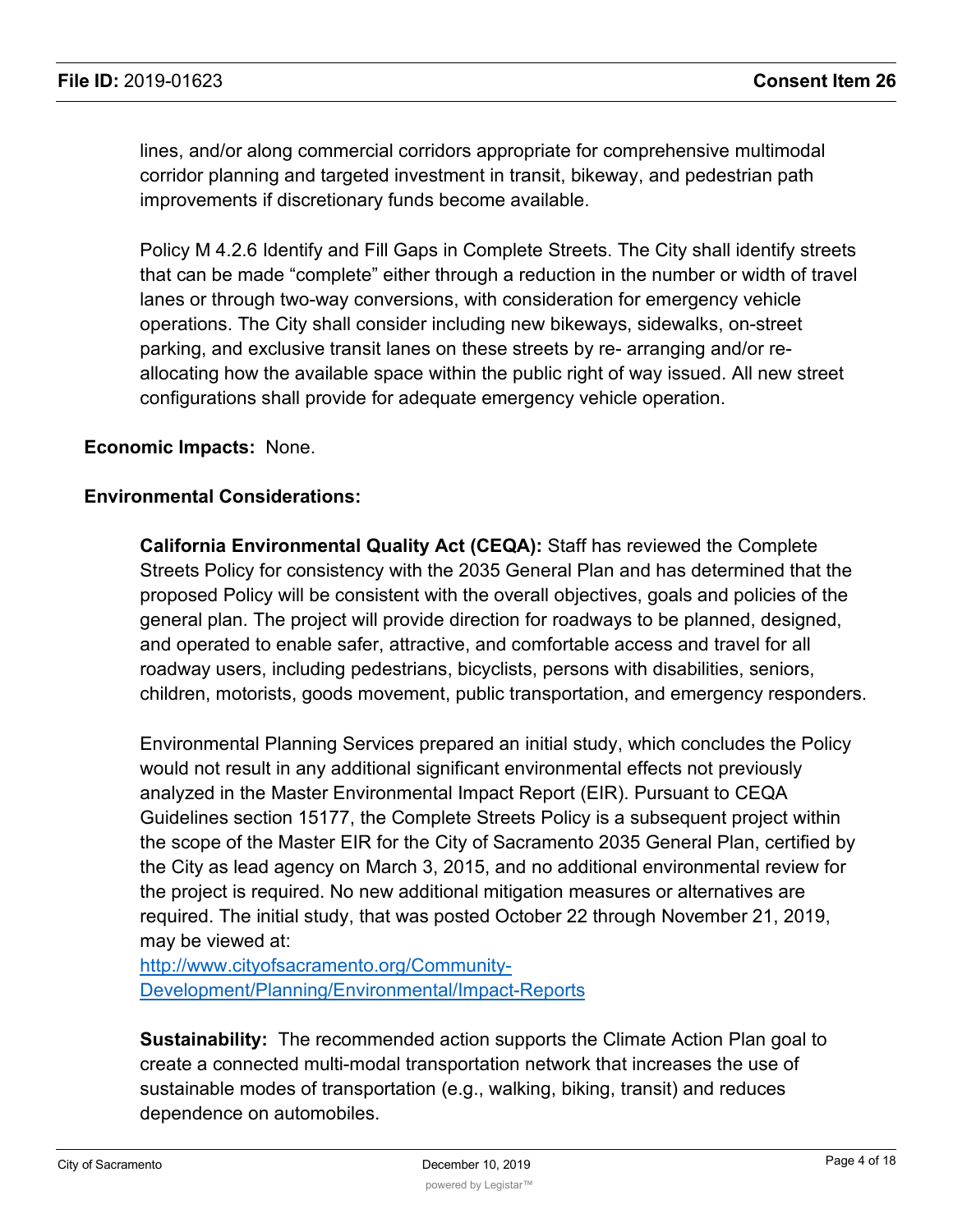**Commission/Committee Action:** On August 15, 2019, the Active Transportation Commission heard staff recommendations, public comments, and provided comments on the draft Policy. The Commission moved that City Council consider public input received at the Active Transportation Commission meeting on August 15, 2019, which are outlined below.

- 1. The Complete Streets Policy should include a provision to require the City of Sacramento staff to reach out to stakeholders before designing any work zone detour policy. The creation of a work zone detour policy is critically important. There is construction occurring frequently and it is challenging for pedestrians and bicyclists.
- 2. Currently private properties are responsible for the maintenance of sidewalks outside of their property. For the city to have a Complete Streets Policy, the City needs to take responsibility for sidewalk maintenance.
- 3. The Complete Streets Policy should require a grid network and not prefer it.
- 4. The Policy should include criteria for how often or how frequently there should be a "safe" crossing at a street.
- 5. The Policy should have stronger language that directs the City to prioritize and clarify how disadvantaged communities will be prioritized with that investment.
- 6. The Policy should state mode share goals for walking, biking, and transit.
- 7. The Policy should clearly state a priority mode. Commenter recommended the City consider Milwaukee's best practice policy, which created a priority hierarchy that starts with pedestrians followed by the next most vulnerable roadway user.
- 8. The Policy should have more language around prioritizing transit and closing first and last mile gaps. The City should also develop a first/last mile gap closure plan. Commenter recommended reviewing LA Metro's plan.
- 9. The Complete Streets Policy should call out the need to update the City's Pedestrian Master Plan or develop a policy for active transportation that can dig into the granular level where there are existing gaps. Commenter also requested that the active transportation policy provide data around marked and unmarked crosswalks.
- 10.The Policy should have stronger language around interdepartmental coordination and how the City will prioritize Complete Streets not just in Public Works, but other departments too. Commenter requested further information about trainings and interdepartmental meetings where each department sends a member.
- 11.The Complete Streets Policy should include a curb management strategy, which would also be another opportunity to create an innovative Complete Streets Policy.
- 12.The Complete Streets Policy should include language to support placemaking and arts on street.

All the recommendations from the Active Transportation Commission were considered. Some of the recommendations are considered not feasible at this time and others are more appropriately addressed through other efforts.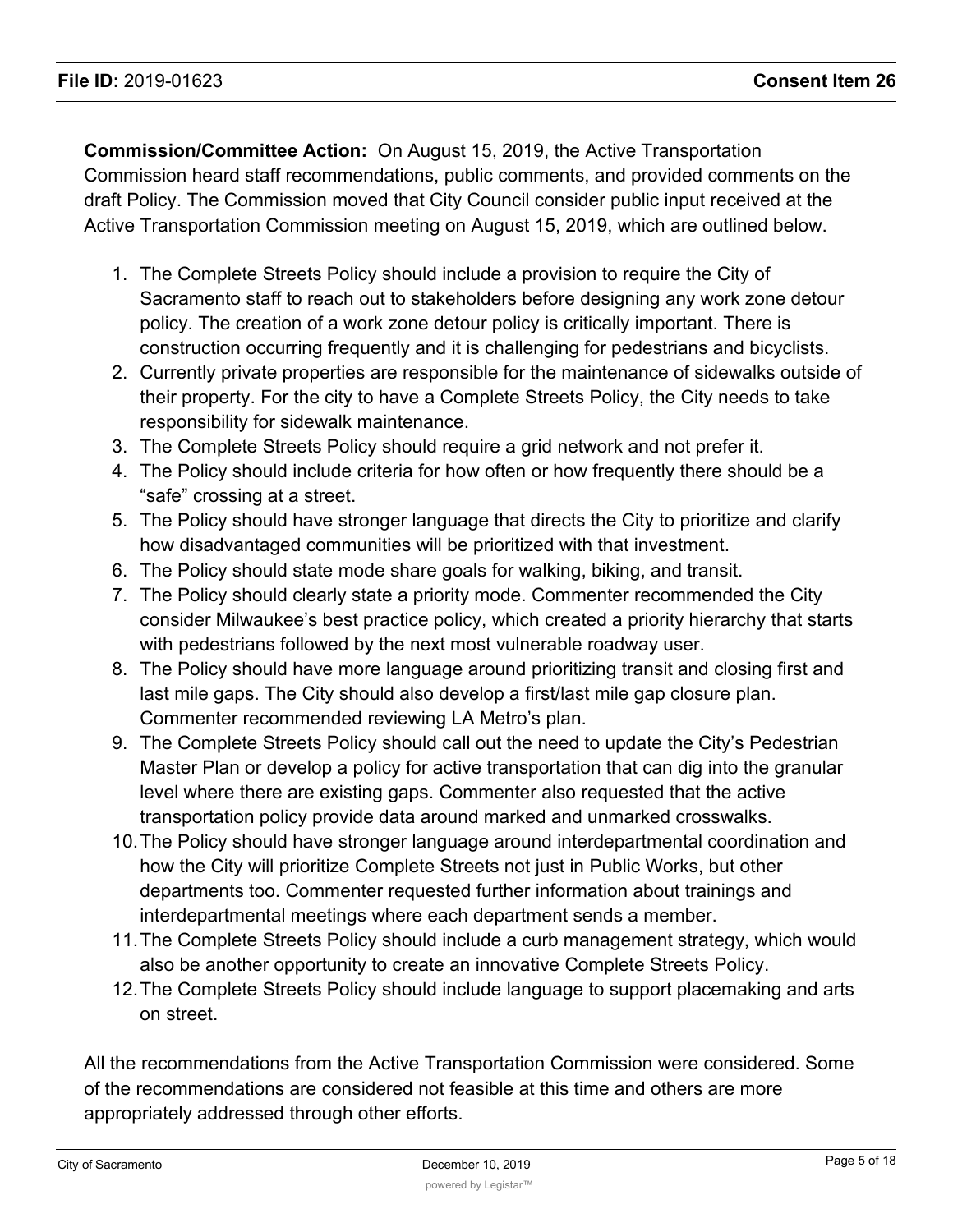On September 4, 2019, the Disability Advisory Commission heard staff recommendations and provided comments. The Commission requested that pedestrian be further defined to include within parenthesis "includes persons who use personal mobility or assistive devices." No formal motions were made.

**Rationale for Recommendation:** The Policy formalizes the City's intent to plan, design, and direct the construction and upgrade of streets so they safely serve all users of all ages and abilities. The Policy also creates a transparent, rational, and equitable framework for the application of Complete Streets principles to all roadway projects – new streets or retrofitting existing streets.

**Financial Considerations:** The policy incorporates many practices the City currently implements and actions already adopted by City Council through the Vision Zero Action Plan and other plans and guidelines. The policy does not speak to how to fund construction of complete streets. There are also a number of proposed implementation actions that will require staff time. These activities will be covered using the Public Works Department's existing Operating Budget.

**Local Business Enterprise (LBE):** Not applicable.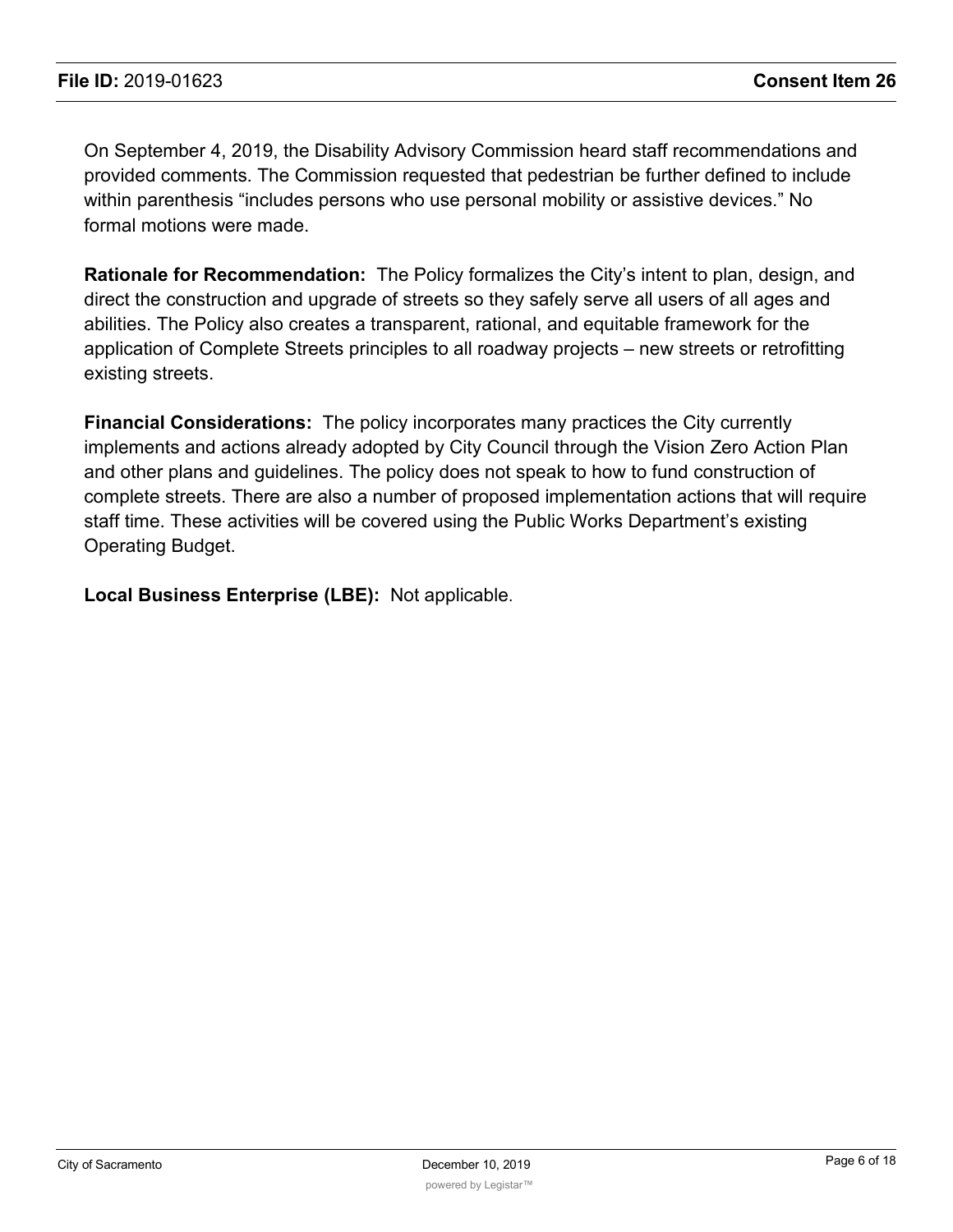

November 21, 2019

#### *SENT VIA E-MAIL ONLY*

Ron Bess, Assistant Planner City of Sacramento, Community Development Department 300 Richards Boulevard, Third Floor Sacramento, CA 95811 [RBess@cityofsacramento.org](mailto:RBess@cityofsacramento.org)

#### **RE: Complete Street Policy-Initial Study & Draft Policy**

Dear Mr. Bess,

Thank you for providing the Sacramento Metropolitan Air Quality Management District (Sac Metro Air District) an opportunity to comment on the City of Sacramento's draft *Vision Zero Action Plan*. SMAQMD staff comments on the draft plan follow.

District staff believe that the proposed policy will have a positive effect on regional air quality by encouraging the use of sustainable transportation modes, thereby eliminating motor vehicle trips. Projects that facilitate pedestrian and bicycle transportation for daily use typically provide air quality benefits and greenhouse gas reductions, even when compared to roadway projects that are intended to reduce motor vehicle congestion<sup>1</sup>. Livable communities with adequate pedestrian and bicycle infrastructure can result in up to twenty percent reduction in VMT-related emissions<sup>2</sup>.

District staff recommend that policy be expanded to support the implementation of Transitonly lanes and Alley-activation projects. District staff also recommend that the City update Section 15-Street Design Standards, from the City's Design Procedure manual, to include design specifications to allow for the implementation of bus/transit-only lanes and alleyactivation projects similar to the Leistal alley pilot project.

Please contact me at 916-874-2694 or *jhurley@airquality.org* if you have any questions regarding these comments.

Sincerely,

-JJ Hurley

 $\overline{a}$ 

<sup>&</sup>lt;sup>1</sup> California Governor's Office of Planning and Research's November 2017 Technical Advisory on Evaluating Transportation Impacts in CEQA

<sup>(</sup>http://opr.ca.gov/docs/20171127\_Transportation\_Analysis\_TA\_Nov\_2017.pdf)

<sup>&</sup>lt;sup>2</sup> SMAQMD's guidance on mitigating the air quality impacts for land use and transportation projects,

Recommended Guidance for Land Use Emission Reductions

<sup>(</sup>http://www.airquality.org/LandUseTransportation/Documents/SMAQMDLandUseEmissionReductions4.0Final .pdf)

<sup>777 12</sup>th Street, 3rd Floor · Sacramento, CA 95814-1908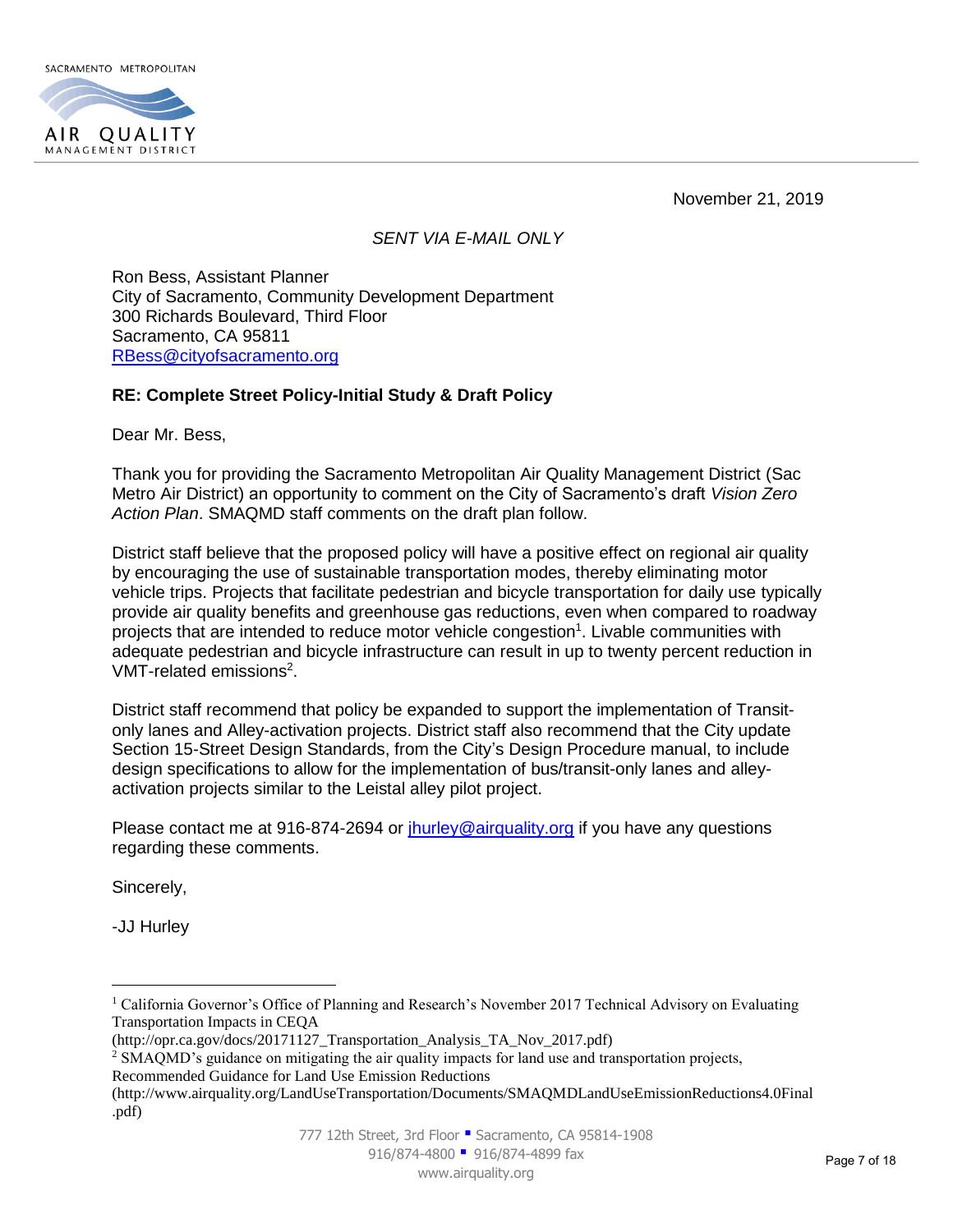*Joseph James Hurley Associate Air Quality Planner/Analyst CEQA & Land Use section Transportation & Climate Change Division Sacramento Metropolitan Air Quality Management District 777 12th Street, 3rd Floor Sacramento, CA 95814 [jhurley@airquality.org](mailto:jhurley@airquality.org)* 

Cc: Paul Philley, AICP, SMAQMD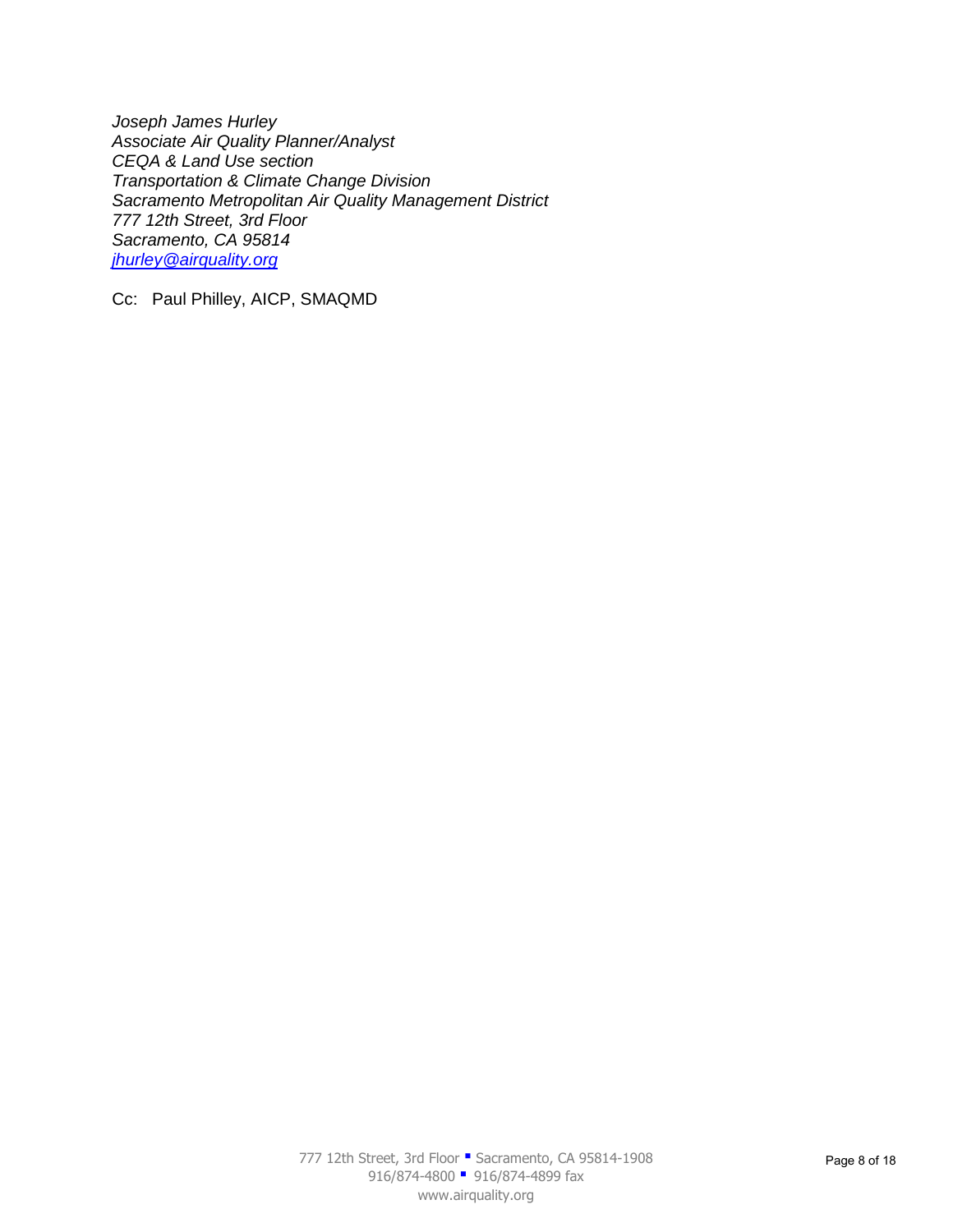# **RESOLUTION NO. XXXX-**

## Adopted by the Sacramento City Council

## APPROVING ENVIRONMENTAL REVIEW FOR **COMPLETE STREETS POLICY AS A SUBSEQUENT PROJECT UNDER THE MASTER ENVIRONMENTAL IMPACT REPORT (EIR) AND ADOPTING A COMPLETE STREETS POLICY TO PROMOTE SAFE AND CONVENIENT TRAVEL OPTIONS ON SACRAMENTO'S STREETS FOR ALL USERS OF ALL ABILITIES AND AGES**

### **BACKGROUND**

- A. The term "Complete Streets" describes a comprehensive, integrated transportation network, with roadways designed and operated to enable safe, attractive, and comfortable access and travel for all users of all abilities, including: pedestrians (includes persons who use personal mobility or assistive devices), bicyclists, persons with disabilities, seniors, children, motorists, movers of commercial goods, operators of public transportation, public transportation users, and emergency responders.
- B. The City recognizes that the planning and coordinated development of Complete Streets infrastructure provides benefits for local governments in the areas of infrastructure cost savings, public health, environmental sustainability, economic opportunities.
- C. The City currently supports and pursues Complete Streets through the General Plan, the Vision Zero Action Plan, the Bicycle Master Plan, the Pedestrian Master Plan, Grid 3.0, and other plans, projects, and policies.
- D. The City of Sacramento adopted Vision Zero Resolution No. 2017-0032 and the Vision Zero Action Plan to eliminate traffic fatalities and serious injuries by 2027.
- E. The adoption of a "formal" Complete Streets Policy will allow the City of Sacramento to better coordinate existing multimodal transportation planning, design, and operation activities under a single "Complete Streets" framework.
- F. Balanced transportation systems that offer an array of safe and convenient choices to travelers makes communities more livable.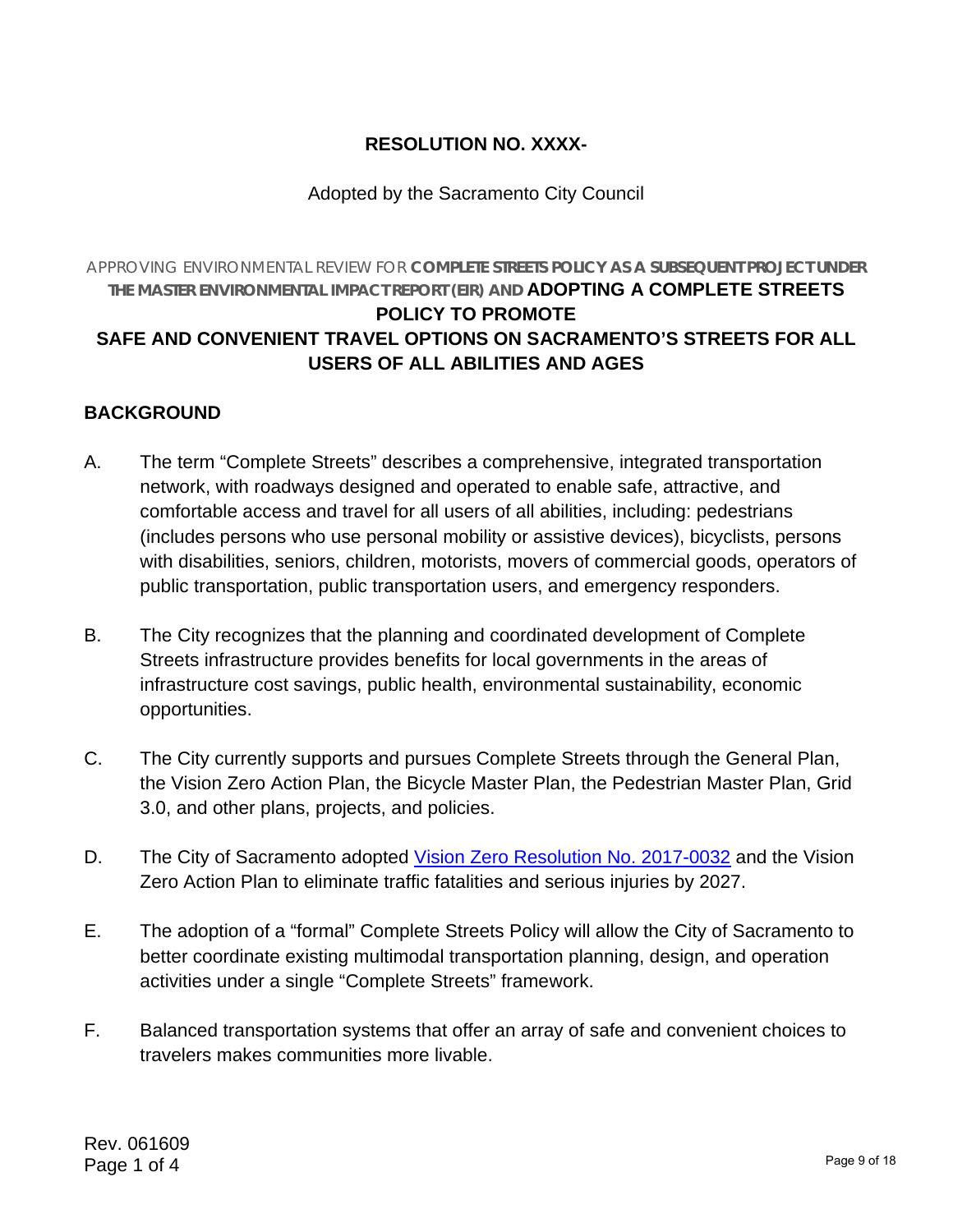- G. The California Global Warming Solutions Act of 2006 (also known as AB 32) sets a mandate for the reduction of greenhouse gas emissions in California, and the Sustainable Communities and Climate Protection Act of 2008 (known as SB 375) requires emissions reductions through coordinated regional planning that integrates transportation, housing, and land-use policy, and achieving the goals of these laws will require significant increases in travel by public transit, bicycling, and walking.
- H. The State of California has emphasized the importance of Complete Streets by enacting the California Complete Streets Act of 2008 (also known as AB 1358), which requires that when cities or counties revise general plans, they identify how they will provide for the mobility needs of all users of the roadways, as well as through Deputy Directive 64, in which the California Department of Transportation explained that it "views all transportation improvements as opportunities to improve safety, access, and mobility for all travelers in California and recognizes bicycle, pedestrian, and transit modes as integral elements of the transportation system".
- I. The State of California passed Transportation Impacts (also known as SB 743) in 2013, which mandates that jurisdictions can no longer only use vehicle delay – commonly measured by Level of Service (LOS) – in transportation analysis under California Environmental Quality Act (CEQA). Instead, the State has called for jurisdictions to update transportation impact analysis from LOS to Vehicle Miles Traveled (VMT), which measures the amount of driving a project or development would generate. The intent of the legislation is to reduce greenhouse gas emissions, further the development of multimodal transportation networks, and promote diversity of land uses
- J. Numerous California counties, cities, and agencies have adopted Complete Streets policies and legislation to further the health, safety, welfare, economic vitality, and environmental well-being of their communities.
- K. The City, considering the foregoing benefits and facts, wishes to emphasize its commitment to Complete Streets and desires that its streets form a comprehensive and integrated transportation network promoting safe and convenient travel for all users while preserving flexibility, recognizing community context, and using design guidelines and standards that support best practices.
- L. On December 10, 2019, the City Council conducted a public meeting, for which notice was given pursuant to Sacramento City Code and received and considered evidence concerning the proposed project.

.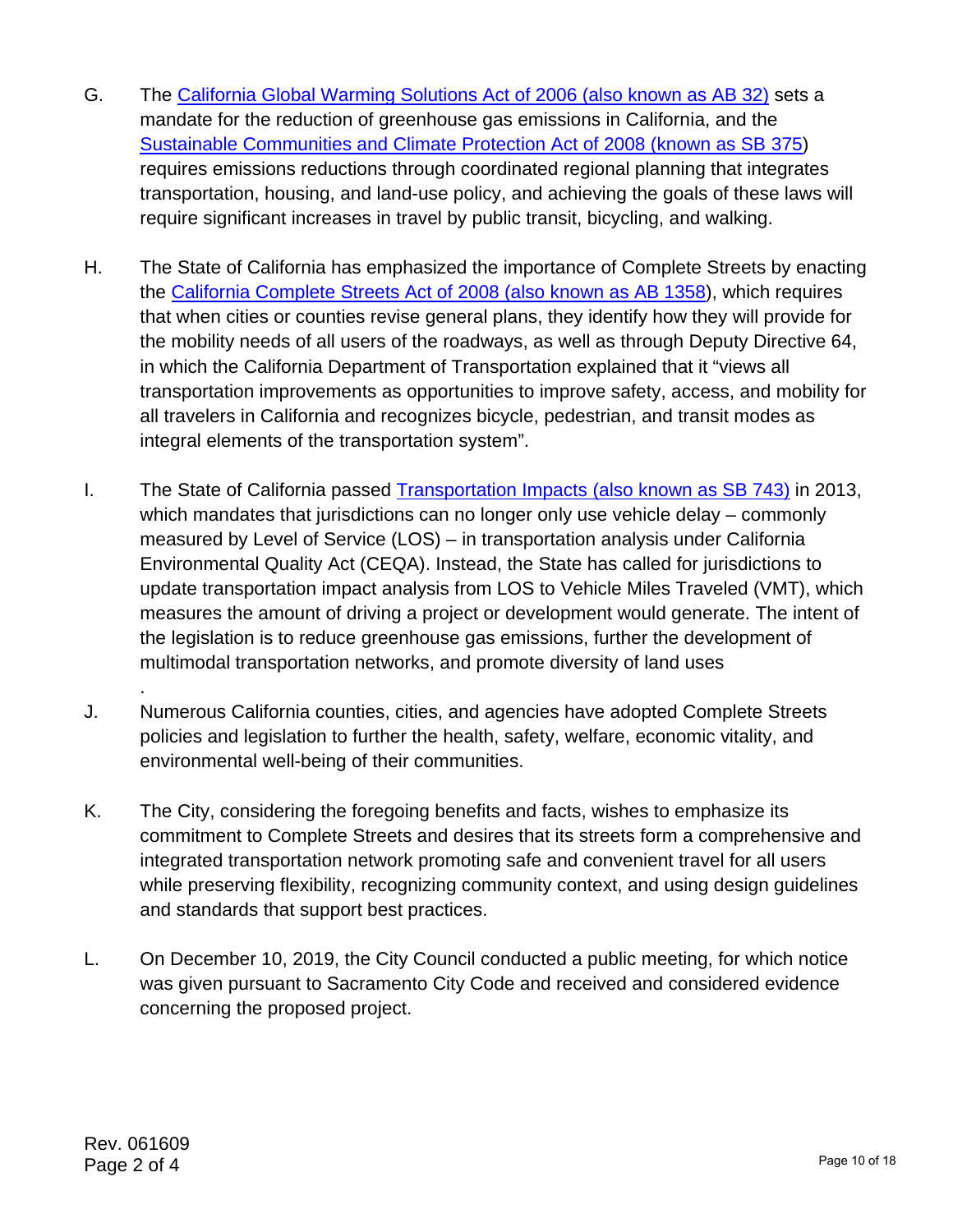## **BASED ON THE FACTS SET FORTH IN THE BACKGROUND, THE CITY COUNCIL RESOLVES AS FOLLOWS:**

- Section 1. The City Council finds that the Master Environmental Impact Report (EIR) for the 2035 General Plan was certified on March 3, 2015 and the 2035 General Plan was adopted on that date.
- Section 2. The City of Sacramento was the Lead Agency for the Master EIR.
- Section 3. An initial study has been prepared for the project and concluded that the project is consistent with the Master EIR and that the project would not cause any additional significant environmental effects that were not examined in the Master EIR. No new additional mitigation measures or alternatives are required, and the project is within the scope of the Master EIR.
- Section 4. The City has incorporated all feasible mitigation measures or feasible alternatives appropriate to the project as set forth in the Master EIR.
- Section 5. Notice of the determination that the project is a subsequent project under the Master EIR was provided in the manner required by CEQA Guidelines section 15177(d) and 15087. The Notice of Subsequent Project was posted in the office of the County Clerk/Recorder on October 22, 2019 and published in a newspaper of general circulation on October 22,2019. The Notice established a thirty-day comment period, beginning on October 22, 2019 and ending on November 21, 2019.
- Section 6. The City Council directs that, upon approval of the Project, the City Manager shall file a notice of determination with the County Clerk of Sacramento County and, if the Project requires a discretionary approval from any state agency, with the State Office of Planning and Research, pursuant to the provisions of CEQA section 21152.
- Section 7. Pursuant to Guidelines section 15091(e), the documents and other materials that constitute the record of proceedings upon which the City Council has based its decision are located in and may be obtained from, the Office of the City Clerk at 915 I Street, Sacramento, California. The City Clerk is the custodian of records for all matters before the City Council.
- Section 8**.** The City of Sacramento adopts the Complete Streets Policy contained in Exhibit A.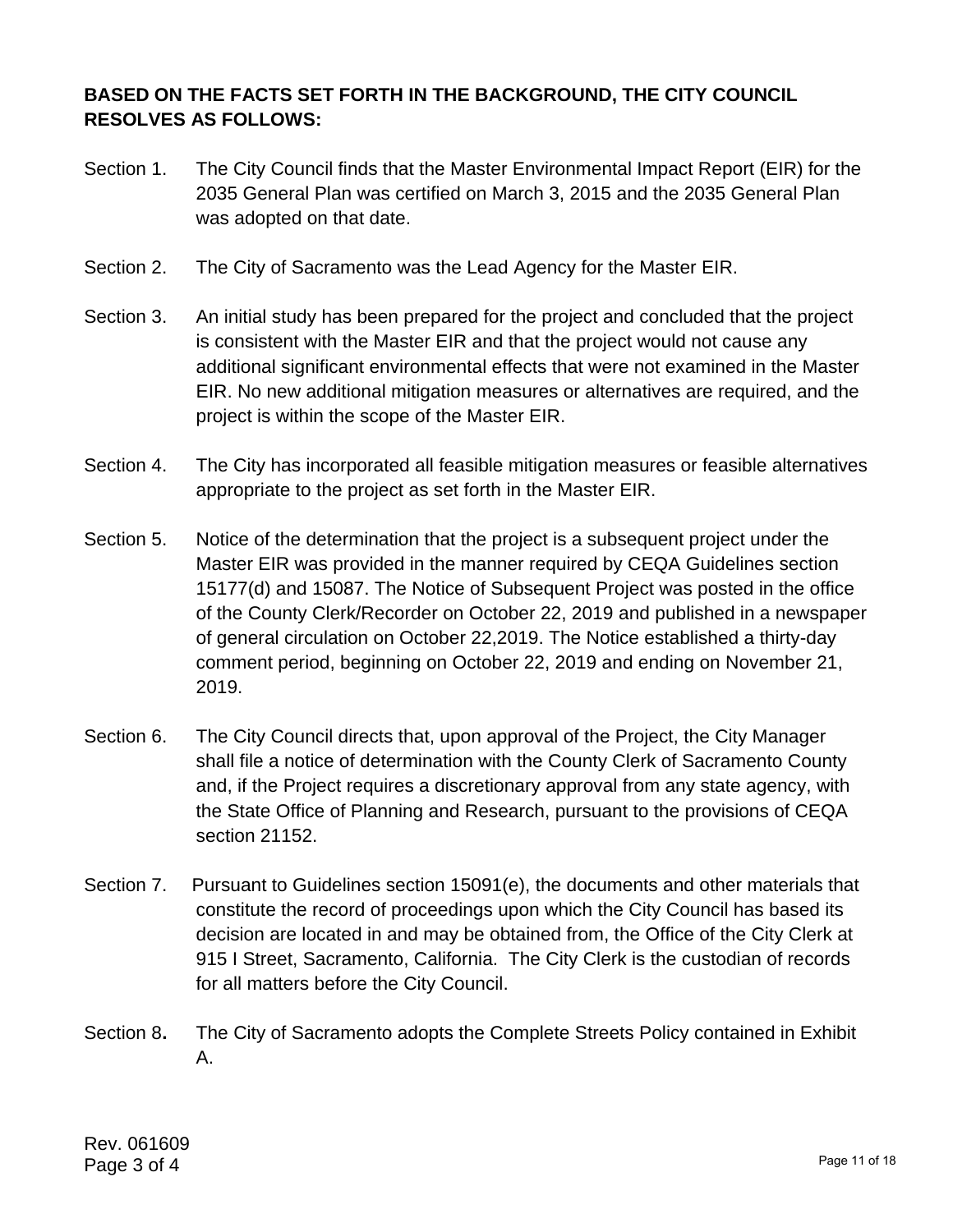# **Table of Contents:**

Exhibit A – Complete Streets Policy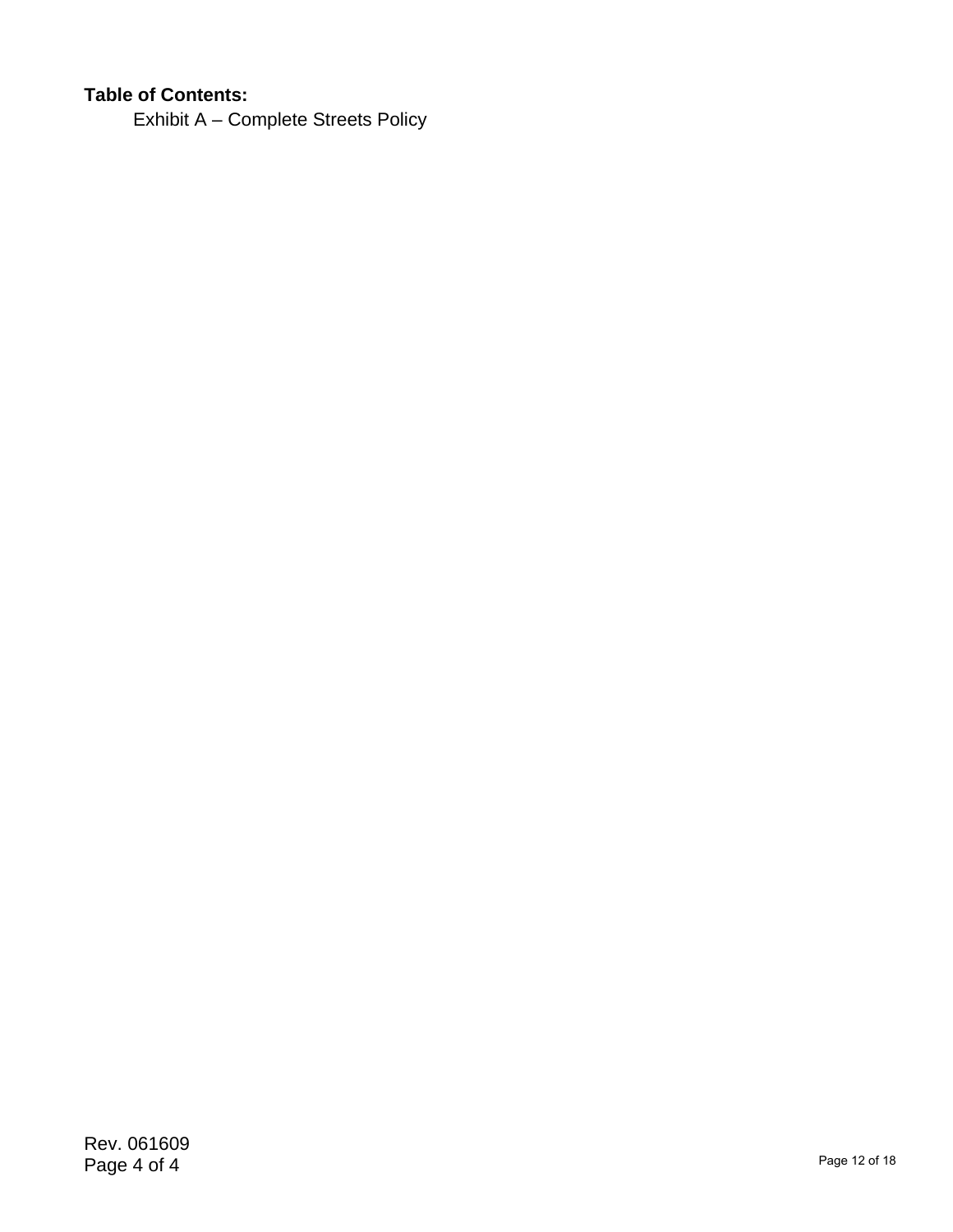### Exhibit A

# Complete Streets Policy of the City of Sacramento

### A. Purpose and Intent

The City of Sacramento expresses its commitment to the creation of Complete Streets that provide a complete, connected multimodal transportation network that contributes directly to the safety, health, economic vitality, and quality of life of all residents especially the most vulnerable, those walking and rolling.

Under this Complete Streets Policy, the City of Sacramento shall direct the design, construction, reconstruction, and substantial preventative maintenance efforts on the City's roadways, bridges, pathways, and sidewalks creating a comprehensive, integrated transportation network that is safe, accessible, comfortable, accommodating, and welcoming to all users. This shall include people of all ages, races, ethnicities, incomes, and physical abilities, and all modes of transportation, including walking, rolling, biking, scooting, transit, goods movement, and vehicles (including support for electric vehicles).

The desired outcome of the Complete Streets Policy is to create an equitable, balanced, and effective transportation system where every transportation user can travel safely and comfortably to meet daily needs and where sustainable transportation options are available to everyone.

The City of Sacramento recognizes that not all modes can receive the same degree of accommodations on every street, but the City's goal is to apply Complete Streets principles to projects, so that users of all ages and abilities can safely, comfortably, and conveniently travel across and through the network.

A Complete Streets approach provides a unique opportunity to thoughtfully integrate and advance multiple short and long-term goals identified in the General Plan, the Vision Zero Action Plan, the Bicycle Master Plan, the Pedestrian Master Plan, and Climate Action Plan, while delivering maximum benefits from both public and private investments.

### B. Diverse Users

In creating this Complete Streets Policy, the City of Sacramento recognizes equity as a motivation and shall prioritize vulnerable roadway users and those residing in Disadvantaged Communities. Disadvantaged Communities are defined under California State Senate Bill 535 as the neighborhoods in Sacramento that are most burdened by pollution and other negative environmental factors, public health concerns, and a lack of equitable economic opportunities. These neighborhoods are the top 25% of census tracts within the State of California with the highest CalEnviroScreen score. CalEnviroScreen identifies California communities by census tract that are disproportionately burdened by, and vulnerable to, multiple sources of pollution.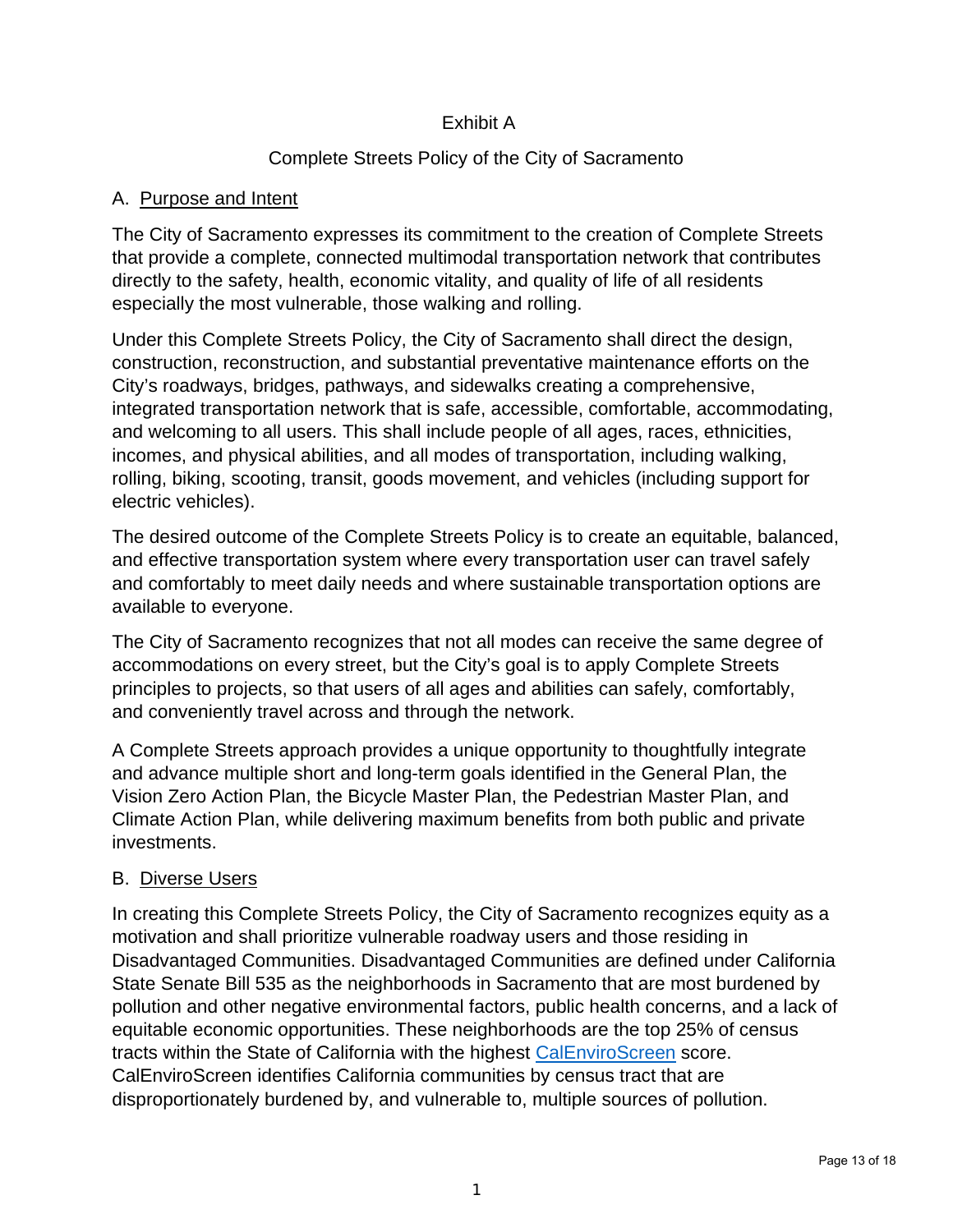### C. All Projects and Phases

Complete Streets describes a comprehensive, integrated transportation network with infrastructure and design to enable safe, attractive, and comfortable access and travel for all users of all abilities, including: pedestrians (includes persons who use personal mobility or assistive devices), bicyclists, persons with disabilities, seniors, children, motorists, movers of commercial goods, operators of public transportation, public transportation users, and emergency responders. Applying the Complete Streets approach and principles to roadways can include shortening crossing distances for pedestrians, adding bike lanes and curb ramps, creating adequate space and planting shade trees, or designating street space for freight deliveries or staging.

The City of Sacramento shall approach every transportation improvement and project phase as an opportunity to apply a Complete Streets framework to create safer, more accessible streets for all roadway users, while upholding the City's Design Procedures Manual, including Section 15 – Street Design Standards. All street designs shall comply, at minimum, with the:

- City's Street Design Standards on new streets, except where the Public Works Director or their designee approves exemptions for unique conditions, and include walking and bicycling facilities and installation of street trees on existing streets as appropriate;
- Bicycle Master Plan;
- Area and Specific Plans;
- Pedestrian Crossing Guidelines;
- Signal Timing Policy; and
- Work Zone Detour policies.

The City of Sacramento shall follow recognized best practices when applying these principles including, but are not limited to, Highway Transportation Officials (AASHTO), the California State Department of Transportation, the Institute of Transportation Engineers (ITE), the Federal Highway Administration (FHWA), and the National Association of City Transportation Officials (NACTO).

Transportation improvements and project phases include, but are not limited to: planning, prioritization, funding, design, approval, and implementation processes for any private development project, construction, reconstruction, retrofit, resurfacing, repaving, restriping, rehabilitation, or, alteration streets (including streets, roads, bridges, and other portions of the transportation system), including impacts to mobility due to construction or work zone efforts.

This policy does not apply to:

1. Emergency repairs such as a water main leak that requires immediate, rapid response; and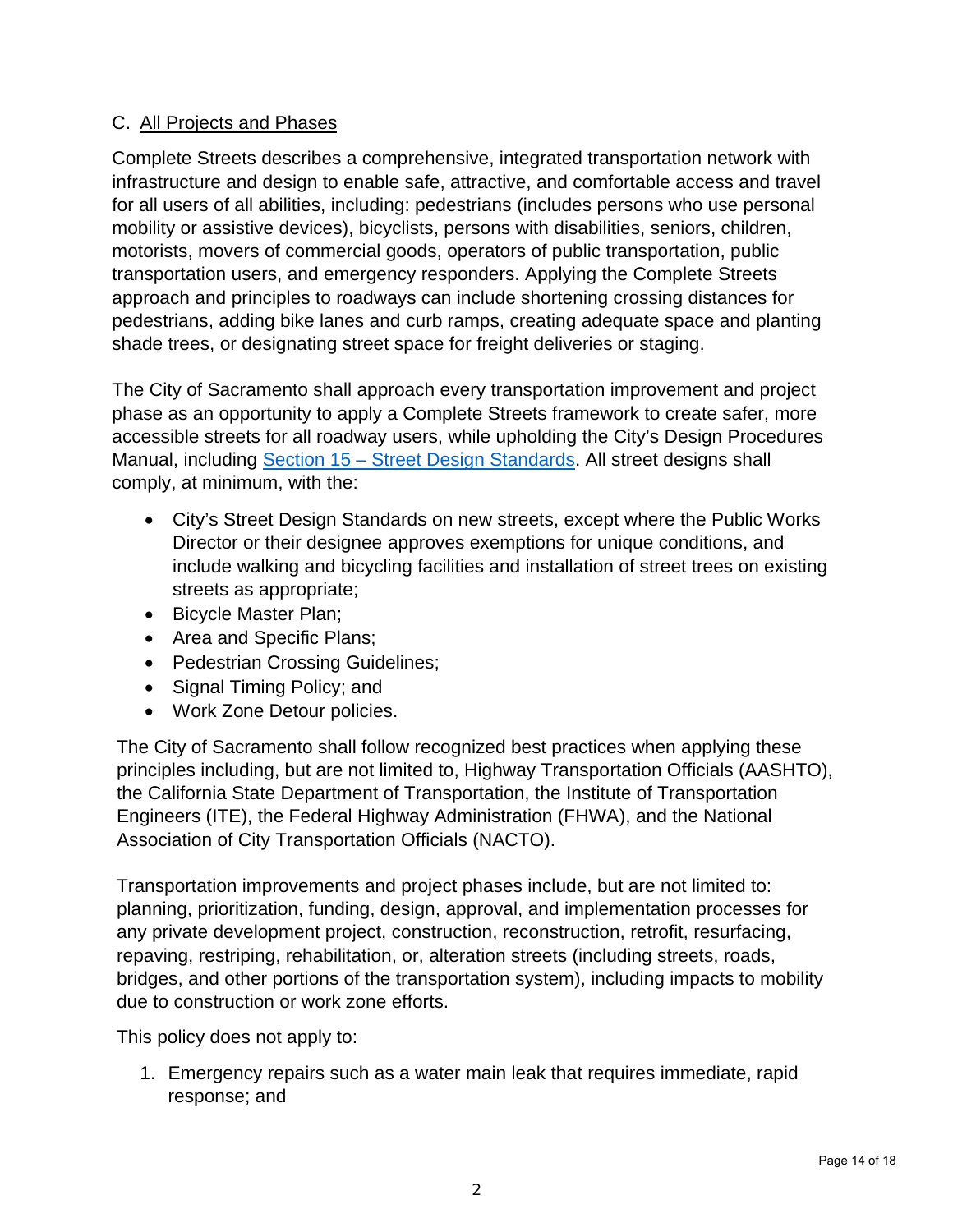2. Routine maintenance of the transportation network that does not change the roadway geometry or operations, such as mowing, sweeping, and spot repair.

Exceptions for a given category of users may be excluded if an exception is approved via the process set forth in "D. Exceptions to Policy."

# D. Exceptions to Policy

Exceptions shall be made if any of the following criteria render Complete Streets improvements unworkable:

- 1. Accommodation is not necessary on corridors where specific users are prohibited, such as light rail corridors. Exclusion of certain users on particular corridors should not exempt projects from accommodating other permitted users.
- 2. Cost of accommodation is excessively disproportionate to the need or probable use.
- 3. There is a documented absence of current and future need.
- 4. Where a reasonable and equivalent project along the same corridor is already programmed to provide facilities exempted from the project at hand.

An exception shall be granted only if:

- a) A request for an exception is submitted in writing, with supporting documentation, and made publicly available through public input; and
- b) The exception is approved in writing by the Public Works Director or his/her delegate.

Exceptions granted shall be included in the annual data report – "G. Performance Measures."

### E. Jurisdiction

All facilities within the public right-of-way, publicly or privately funded, shall adhere to this Complete Streets Policy. Privately funded projects impacting the public right-of-way shall include in their plans appropriate elements of Complete Streets, depending on the scale of the project.

The City shall continue its collaboration and interagency coordination to foster Complete Streets implementation beyond the City's borders. These agencies include, but are not limited to unincorporated Sacramento County, State of California, City of Elk Grove, City of West Sacramento, School Districts, public health departments, higher education institutions, and other entities to further the City's vision of an interconnected and integrated multimodal transportation network.

### F. Context Sensitive Design and Street Design Standards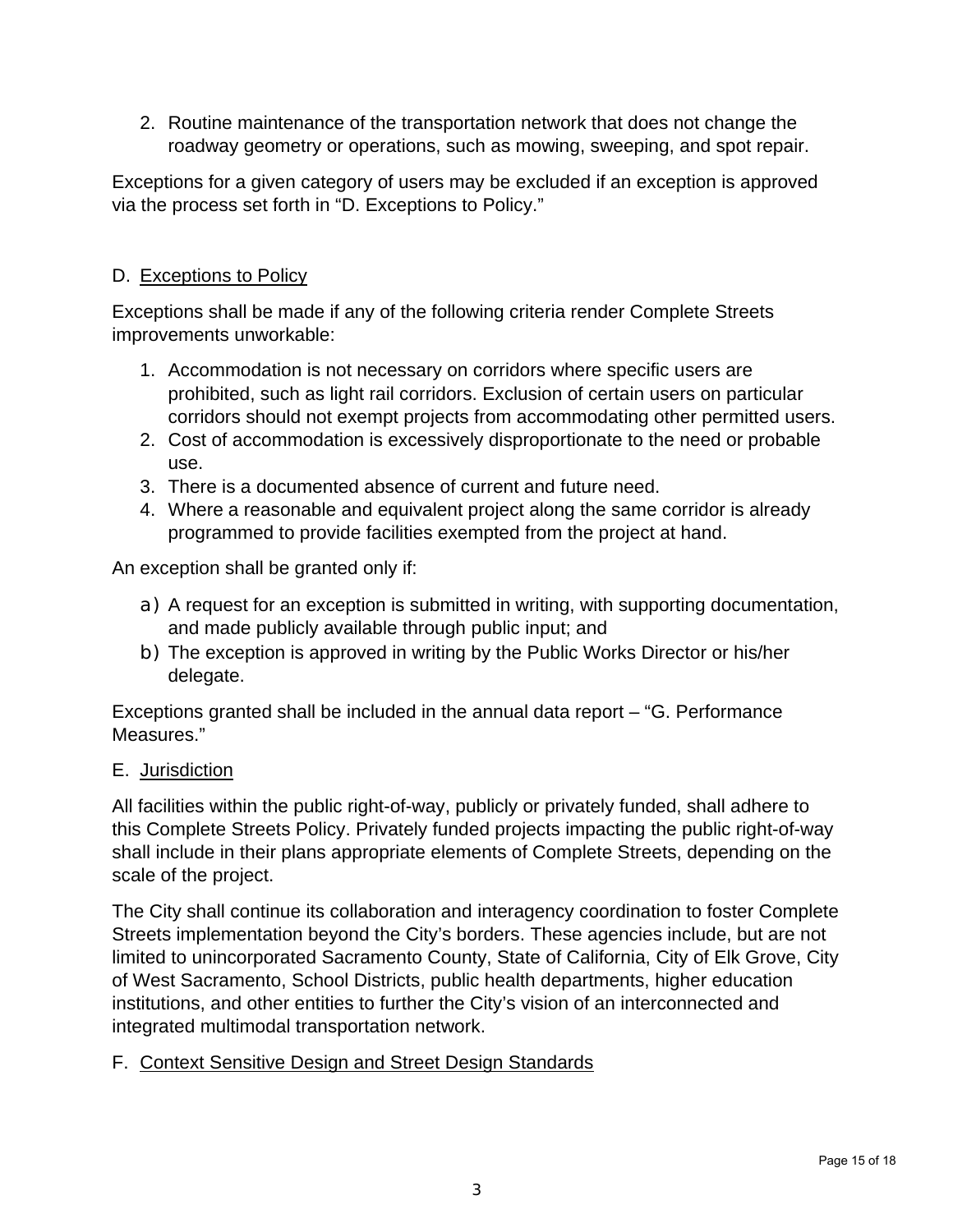The City will align land use and transportation planning to create Complete Streets solutions that are appropriate to individual contexts; that best serve the needs of all people using streets and the right-of-way; and that support the land-use policies of the City of Sacramento.

Context sensitive design allows roadway design decisions to be more flexible and sensitive to community values, and to better balance economic, social and environmental objectives. In planning and implementing street projects, the City shall take a flexible, innovative, and balanced approach to creating context-sensitive Complete Streets that meet or exceed national best-practice design guidelines. This includes a shift toward designing at a human scale for the needs and comfort of all people and travelers, in considering issues such as street design and width, desired operating speed, hierarchy of streets, mode balance, and connectivity. Design criteria shall not be purely prescriptive but shall be based on the thoughtful application of engineering, planning, and urban design principles. Unintended consequences such as involuntary displacement shall be avoided when possible or addressed with equity and fairness to the affected party.

Because Complete Street design is an evolving field, the best and latest design guidance, standards, and recommendations to maximize design flexibility and innovation while balancing user and modal needs shall be referenced for design guidance including those published from:

- 1. American Association of State Highway and Transportation Officials (AASHTO)
- 2. Federal Highway Administration (FHWA)
- 3. Institute of Transportation Engineers (ITE)
- 4. National Association of City Transportation Officials (NACTO)
- 5. Caltrans

### G. Implementation and Reporting

The City of Sacramento will take the following next steps to implement this Complete Streets Policy:

- 1. The Department of Public Works shall incorporate Complete Streets principles into appropriate plans, manuals, checklists, decision trees, rules, regulations, and programs as each document is updated;
- 2. The Department of Public Works shall review current design standards and specifications and update to ensure that they reflect the best available design standards and guidelines, and effectively implement Complete Streets (**Vision Zero Action Plan, Action 2.1)**, where feasible including pedestrian through zone widths and allowable encroachment
- 3. The Department of Public Works shall update the Pedestrian Crossing Guidelines (uncontrolled crossings), update pedestrian crossing standards at controlled crossings, and identify a policy for marking legs of a crosswalk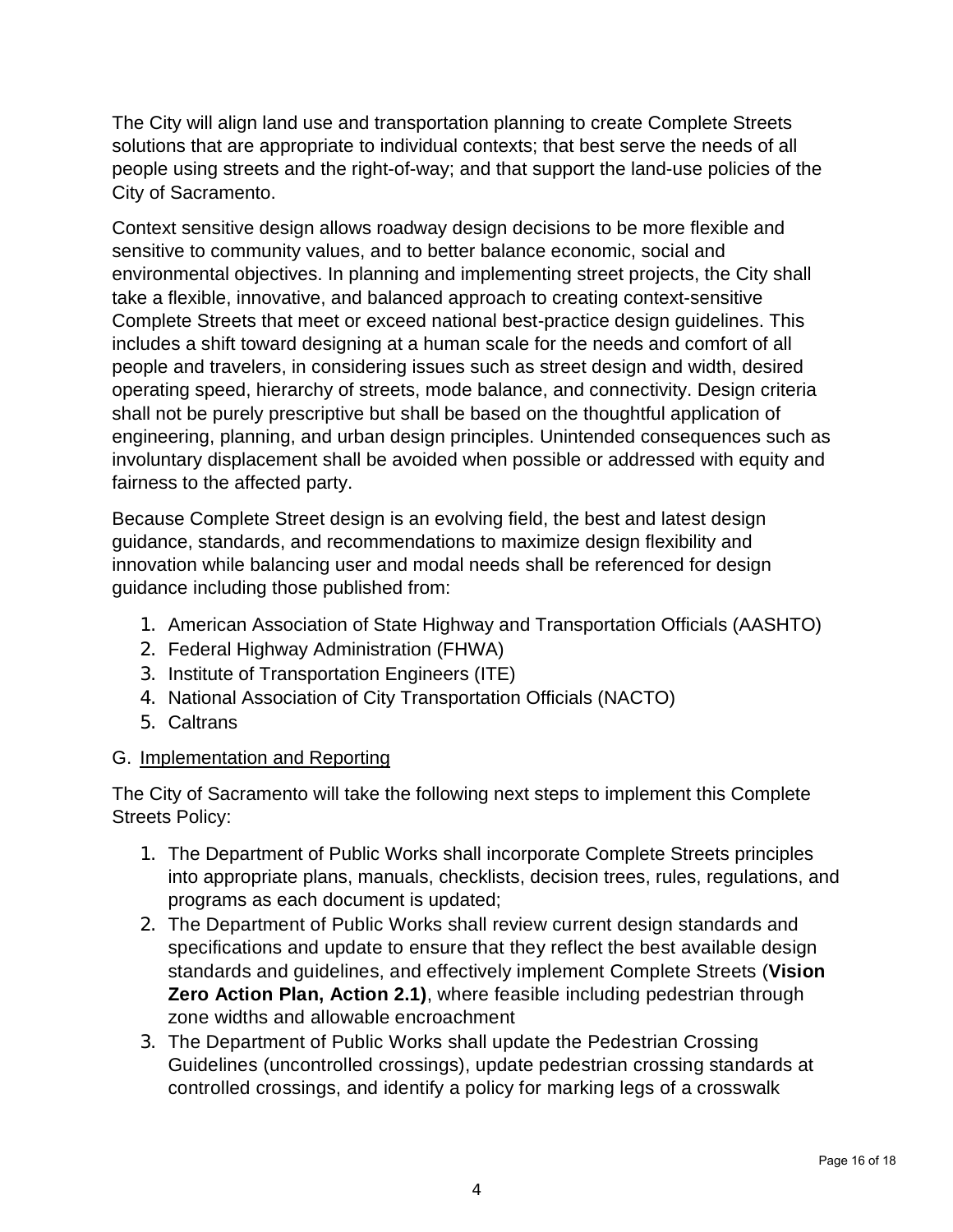(**Vision Zero Action Plan, Action 5.2)**, and present staff recommendations to the Active Transportation Commission, Disabilities Advisory Commission, and the Vision Zero Task Force;

- 4. The Department of Public Works shall update its traffic signal timing policies based on national best practices to incorporate policies with the goal to slow traffic as well to consider walking, bicycling and transit (**Vision Zero Action Plan, Action 5.4**); and present staff recommendations to the Active Transportation Commission, Disabilities Advisory Commission, and the Vision Zero Task Force;
- 5. The Department of Public Works shall update its work zone detour policy to accommodate walking, bicycling, and transit (**Council Member**, **Active Transportation Commission Request**);
- 6. The Department of Public Works shall incorporate Complete Streets within the project prioritization process within the Transportation Master Plan;
- 7. When available, the City shall encourage staff to participate in professional development and training on non-motorized transportation issues through attending conferences, classes, seminars, and workshops;
- 8. The City shall promote inter-departmental project coordination among City departments with an interest in the activities that occur within the public rightof-way to better use fiscal resources.

# H. Performance Measures

The Department of Public Works shall be responsible for annually collecting and updating performance measures to comprise the annual data report. The annual data report shall be shared with the City Council showing progress made in implementing this policy. The annual data report shall also include the number of approved exceptions from "D. Exceptions to Policy." The annual data report shall be made available to the public by posting it on the City of Sacramento Public Works Department website. The first annual report shall be due two years after the passage of this Complete Streets Policy.

- 1. Number of approved exceptions to this Policy
	- a. Share of exceptions in Disadvantaged Communities
- 2. Linear feet of new or reconstructed sidewalk
	- a. Share within Disadvantaged Communities
- 3. Lane miles of resurfaced, repaved, or reconstructed roadway
	- a. Share within Disadvantaged Communities
	- b. Share with Complete Streets facilities
- 4. Lane miles of new bicycle facilities
	- a. Share of separated bikeways, buffered, bike lanes, and routes
	- b. Share of bicycle facilities on High Injury Network (HIN from Vision Zero Action Plan)
	- c. Share within Disadvantaged Communities